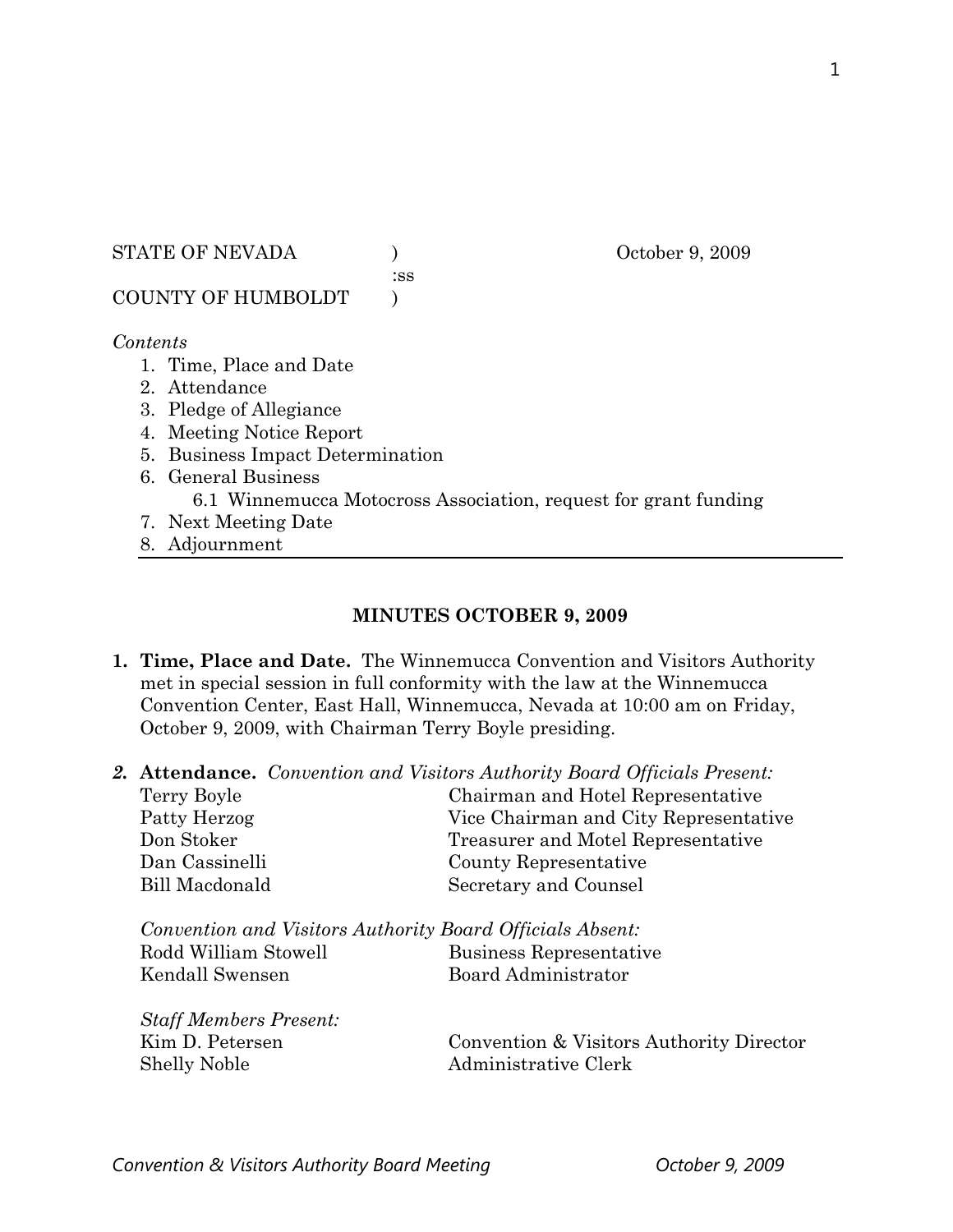| <i>Others Present:</i> |                      |
|------------------------|----------------------|
| Jeff Thompson          | Winnemucca Motocross |
| Lisa Riddle            | Winnemucca Motocross |
| Steph Huber            | Winnemucca Motocross |

### **3. Pledge of Allegiance.**

#### **4. Meeting Notice Report.**

Chairman Boyle reported that notice, including meeting agenda, was posted by Shelly Noble by 9:00 am Tuesday, October 6, 2009 at Humboldt County Library, Court House, Post Office, City Hall and Convention Center West Hall. No persons have requested mailed notice during the past six months.

**5. Business Impact Determination.** After review of the October 9, 2009 agenda, *Don Stoker made a motion that no proposed agenda item is likely to impose a direct and significant economic burden on a business or directly restrict formation, operation, or expansion of a business. The motion carried unanimously, 3-0.*

### **6. General Business.**

## **6.1 Jeff Thompson, Winnemucca Motocross Association, request for grant funding**

This special meeting was requested in order to discuss grant funding for an event that is scheduled for October 31-November 1, 2009. The Annual Winnemucca Motocross Race is the 5<sup>th</sup> in a series of motocross races that includes races in northern California and Reno. The Winnemucca Motocross representatives here today are active and attend these events regularly. Jeff Thompson is the owner of Ravenswood Motorcycle Shop here in Winnemucca. He has been carrying a clothing line featuring Metal Mulisha, an internationally known motocross stunt group headquartered in Los Angeles. For the past few months Jeff Thompson has been in contact with personnel in Los Angeles about the possibility of bringing this group to Winnemucca in conjunction with the annual race. At first the price to bring the group here was approximately \$22,000. But after on-going negotiations, Jeff has been able to secure their performance at a cost of \$10,400. This would be for a 2-day show that would take place in the parking lot of the motocross facility on Jungo Road in between races. The only weather that would cause cancellation is snow. In the event of cancellation, 40% of the show fee will be refunded. Terry Boyle is providing motel rooms for the riders. The admission fee will be \$10 per person (usually they charge \$5 per person). Jeff has already had a great amount of interest from vendors and riders alike from around the area. The motocross association is working to get as much seating as possible for spectators and have contacted law enforcement to have their presence at this event. Kim also requested that they make sure that any vendors have the appropriate licenses and that the health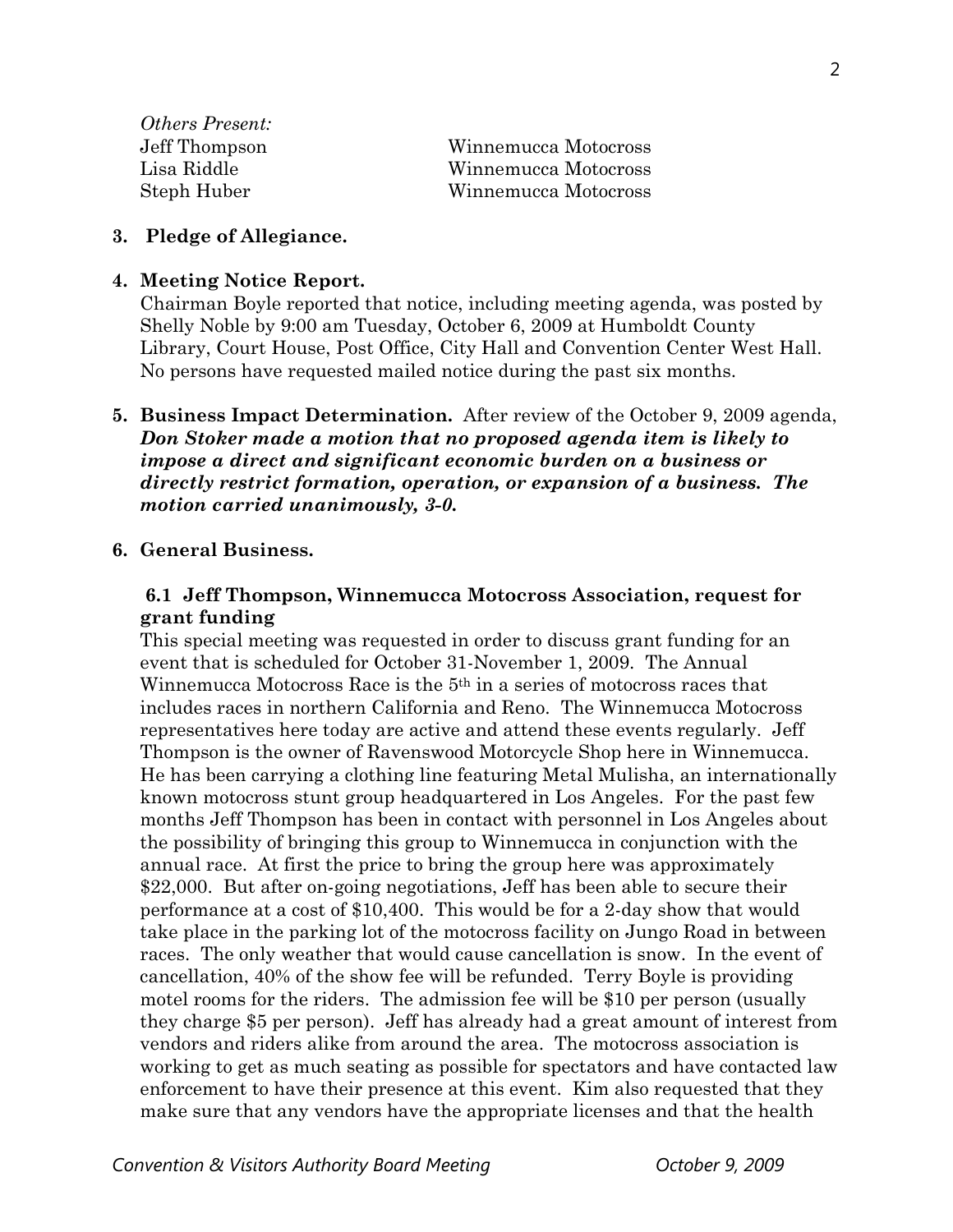department be contacted and the appropriate paperwork completed. These dates are the same dates as Senior Pro Rodeo and there was some discussion as to the availability of motel rooms this weekend. Jeff has spoken with local motel operators and they have very few rooms reserved for SPR at this time. *Don Stoker made a motion to approve \$10,400 for the Metal Mulisha motocross stunt show on October 31-November 1, 2009 at the Winnemucca Motocross track on Jungo Road. \$5,200 will be a grant and \$5,200 will be an underwriting. If the event is cancelled, WCVA will receive the 40% refund amount. Motion carried unanimously, 4-0.* 

# **Other Business. Discussion only.**

# **1. WRRA water truck**

There was some discussion as to the status of the WRRA. They were able to complete their racing season but Jeff Thompson of the Winnemucca Motocross Association has been told by WRRA members that the association is in disarray and they are not sure if they will have races next season. We are the lien holder on the title to the water truck that this board funded in 2007 and if they disband we need to make sure that we take possession of this truck. Terry asked that this discussion be placed on the next regular meeting agenda for possible action.

# **7. Regular Business. Next Meeting. The Board confirmed the next regular meeting date of Wednesday, October 21, 2009.**

# **8. Adjourn.** *Don Stoker made a motion to adjourn this special meeting. Motion carried unanimously, 4-0.* The meeting was adjourned at 10:55 am to the next regular meeting, or to the earlier call of the Chairman or to the call of any three (3) members of the Board on three (3) working days notice.

Respectfully submitted,

Shelly Noble